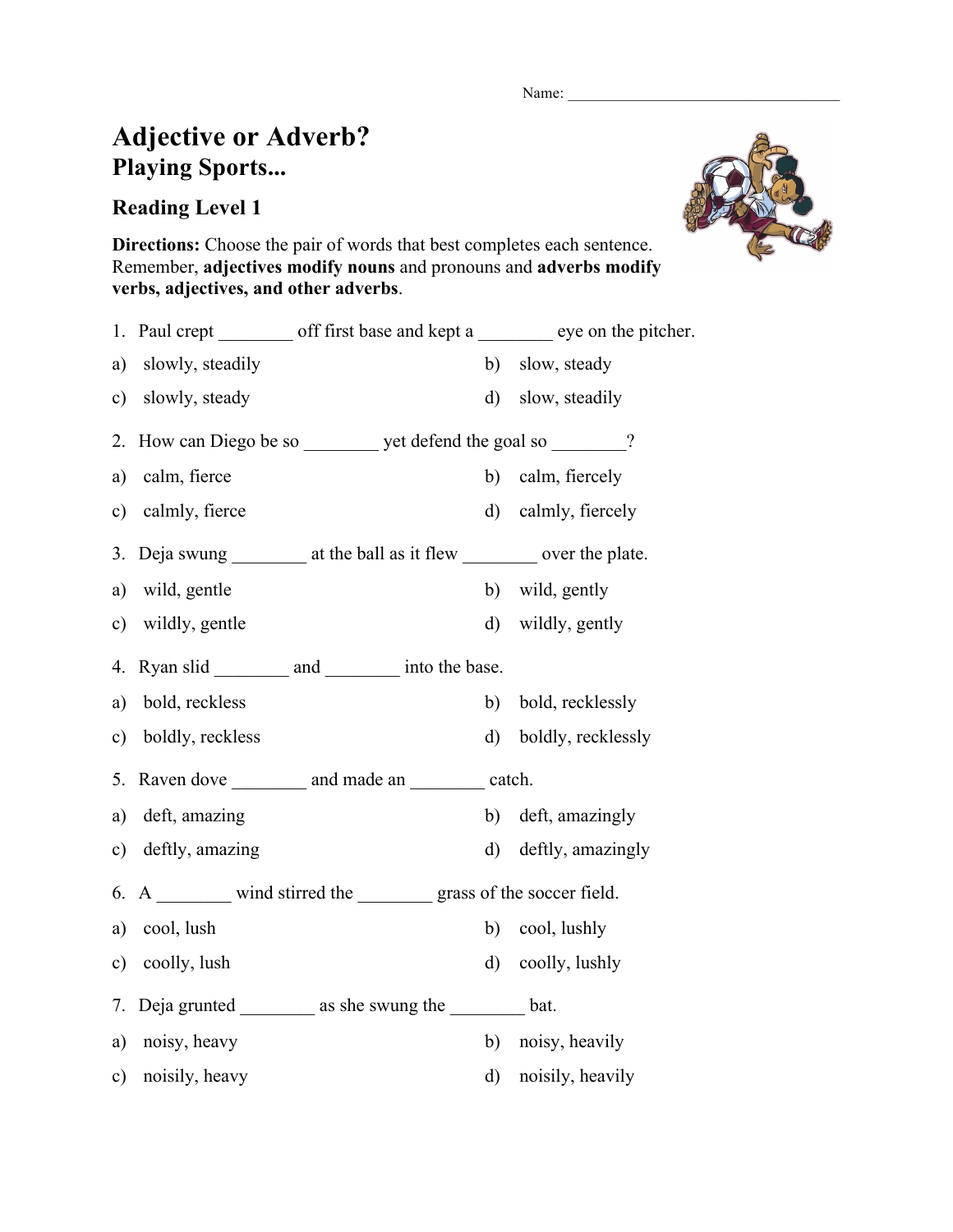|               |                    | 8. Jeff put his __________ hands on his knees and panted _________.            |                                                                                            |
|---------------|--------------------|--------------------------------------------------------------------------------|--------------------------------------------------------------------------------------------|
| a)            | large, rapid       | b)                                                                             | large, rapidly                                                                             |
| c)            | largely, rapid     | d)                                                                             | largely, rapidly                                                                           |
|               |                    |                                                                                | 9. Vince kicked the ball __________ into air and while Diego crept __________ to the goal. |
| a)            | high, sneaky       | b)                                                                             | high, sneakily                                                                             |
|               | c) high, sneaky    | d)                                                                             | highly, sneakily                                                                           |
|               |                    |                                                                                | 10. Zeke gave a _______ head fake and then made a ________ cut to the top of the key.      |
|               | a) quick, crazy    | b)                                                                             | quick, crazily                                                                             |
|               | c) quickly, crazy  |                                                                                | d) quickly, crazily                                                                        |
|               |                    |                                                                                |                                                                                            |
|               | a) real, good      | b)                                                                             | real, well                                                                                 |
|               | c) really, well    | d)                                                                             | really, good                                                                               |
| 12.           |                    | Juan was too __________ to chase the foul ball through the ___________ bushes. |                                                                                            |
|               | a) tired, dense    | b)                                                                             | tired, densely                                                                             |
|               | c) tiredly, dense  | d)                                                                             | tiredly, densely                                                                           |
| 13.           |                    | Raven slid __________ onto home base and kicked up a ___________ dirt cloud.   |                                                                                            |
|               | a) brave, dusty    | b)                                                                             | brave, dustily                                                                             |
|               | c) bravely, dusty  | d)                                                                             | bravely, dustily                                                                           |
| 14.           | The sun shined     | in Ryan's eyes as he                                                           | chased the fly ball.                                                                       |
| a)            | bright, careful    | b)                                                                             | bright, carefully                                                                          |
| $\mathbf{c})$ | brightly, careful  | $\rm d$                                                                        | brightly, carefully                                                                        |
| 15.           |                    | Coach Kent warned the team ___________ about being __________ to practice.     |                                                                                            |
| a)            | stern, late        | b)                                                                             | sternly, late                                                                              |
| c)            | stern, lately      | d)                                                                             | sternly, lately                                                                            |
| 16.           |                    | Deja sang ___________ for the _____________ fans at the start of the game.     |                                                                                            |
| a)            | beautiful, happy   | b)                                                                             | beautiful, happily                                                                         |
| $\mathbf{c})$ | beautifully, happy | $\rm d)$                                                                       | beautifully, happily                                                                       |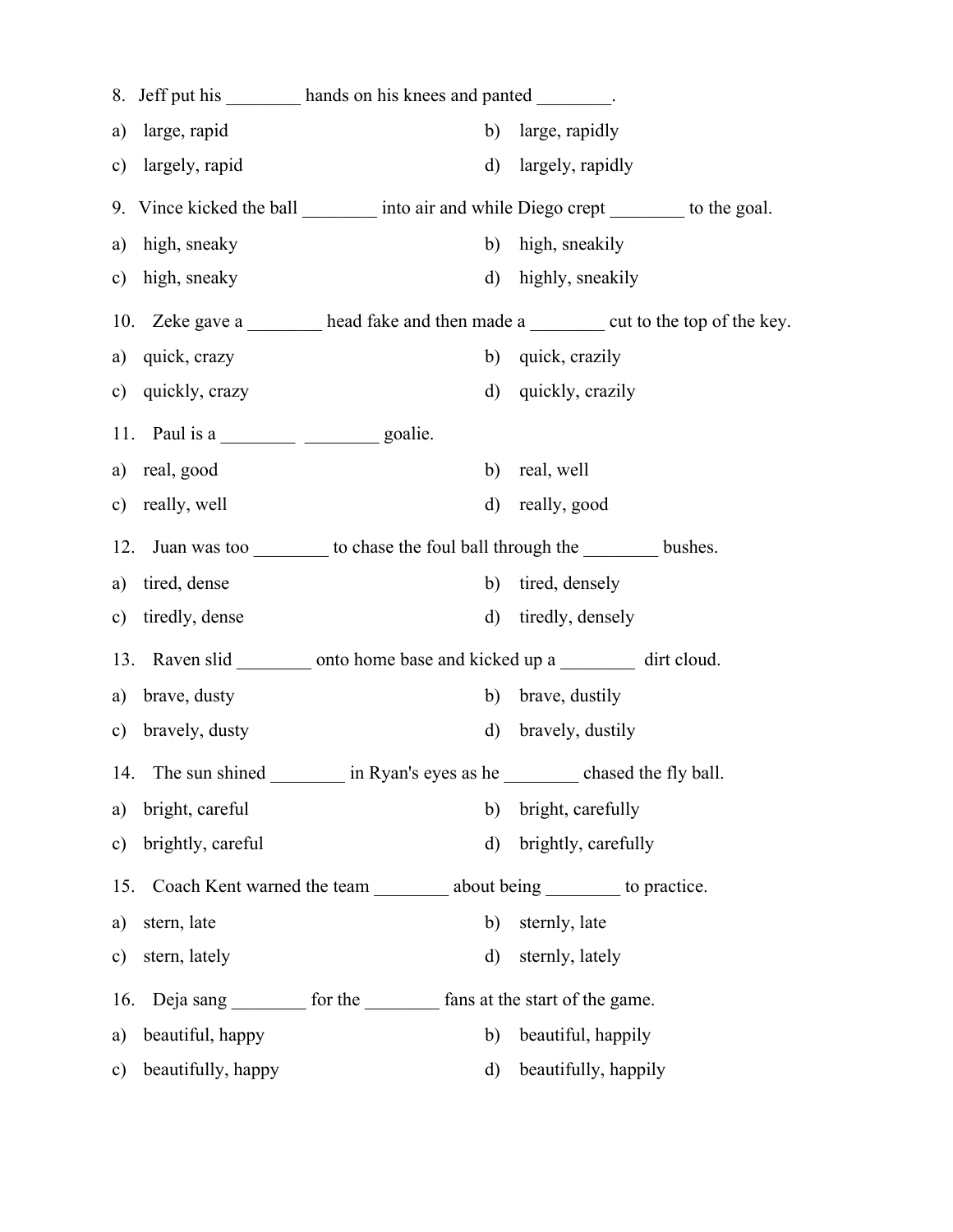|               | 17. Vince chased the foul ball ___________ through the ___________ field.              |              |                       |
|---------------|----------------------------------------------------------------------------------------|--------------|-----------------------|
| a)            | eager, sunny                                                                           | b)           | eager, sunnily        |
|               | c) eagerly, sunny                                                                      |              | d) eagerly, sunnily   |
|               | 18. Paul wore the __________ uniform ________.                                         |              |                       |
|               | a) tight, proud                                                                        | b)           | tightly, proud        |
|               | c) tight, proudly                                                                      |              | d) tightly, proudly   |
|               | 19. Deja lent her ___________ shin guards to her ___________ friend Raven.             |              |                       |
|               | a) old, good                                                                           |              | b) old, goodly        |
|               | c) oldly, good                                                                         |              | d) oldly, goodly      |
|               | 20. The soccer uniforms fit _________ on Raven.                                        |              |                       |
|               | a) new, odd                                                                            |              | b) new, oddly         |
|               | c) newly, odd                                                                          |              | d) newly, oddly       |
|               | 21. Juan asked ___________ if he could pitch in the ___________ game.                  |              |                       |
|               | a) nice, next                                                                          |              | b) nicely, nextly     |
|               | c) nice, nextly                                                                        |              | d) nicely, next       |
|               | 22. Vince wanted to play in the game ________, but he got a ________ grade in science. |              |                       |
|               | a) bad, bad                                                                            | b)           | badly, bad            |
|               | c) bad, badly                                                                          |              | d) badly, badly       |
|               | 23. Diego was<br>about his team's morale.                                              |              |                       |
| a)            | serious, worried                                                                       | b)           | serious, worriedly    |
| $\mathbf{c})$ | seriously, worried                                                                     | $\rm d)$     | seriously, worriedly  |
| 24.           | Jeff smiled ___________ as he drove the ball past the ___________ guards.              |              |                       |
| a)            | crooked, confused                                                                      | b)           | crookedly, confusedly |
| $\mathbf{c})$ | crookedly, confused                                                                    | $\mathbf{d}$ | crooked, confusedly   |
| 25.           | Jeff is __________ at shooting, but he can't dribble so _________.                     |              |                       |
| a)            | good, good                                                                             | b)           | well, good            |
|               | c) well, well                                                                          |              | d) good, well         |